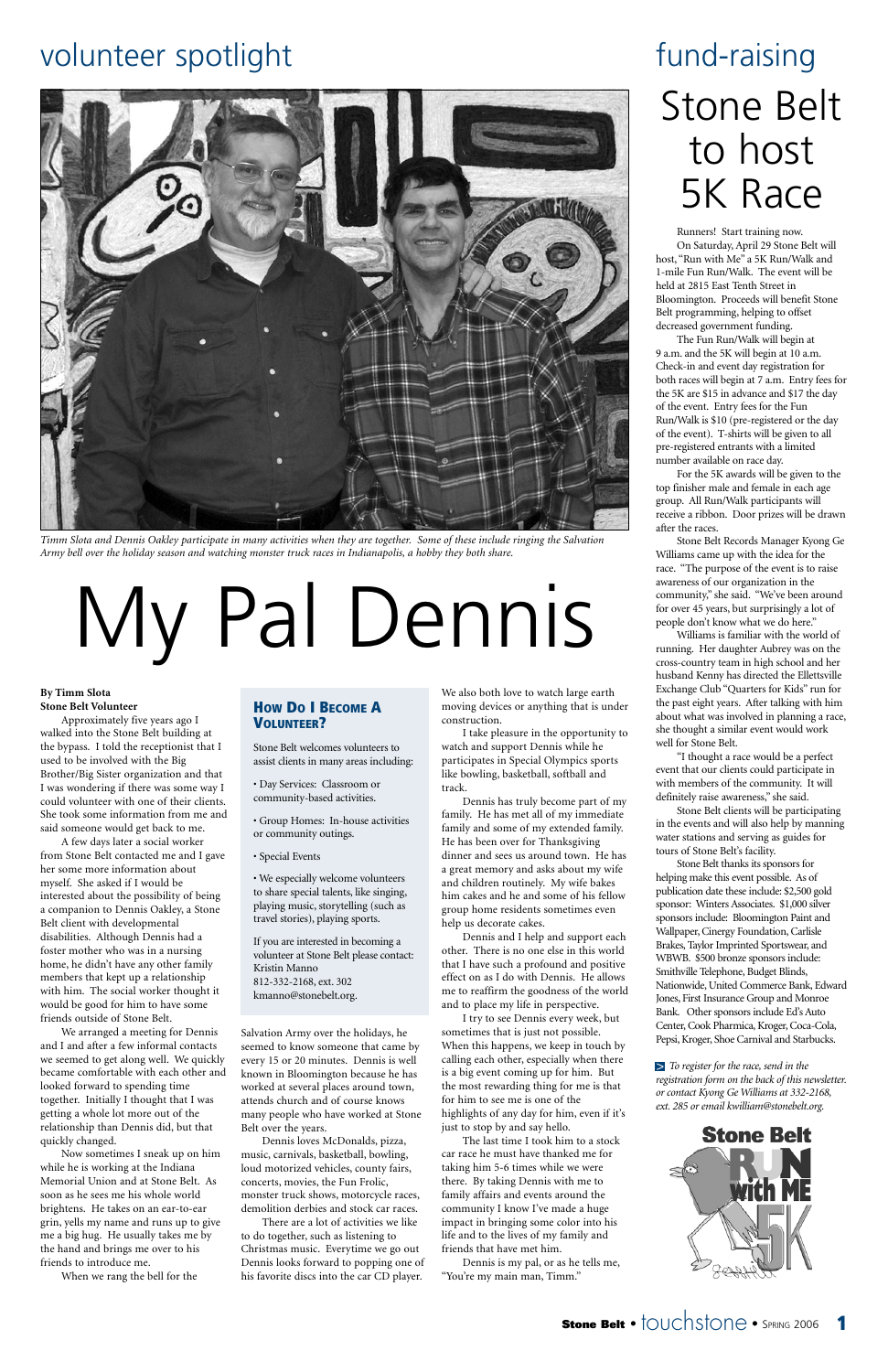**Leslie Green,** Chief Executive Officer

## from the CEO Two stories illustrate the need for support

## upcoming events

### **March 24**

### **Supervised Group Living Client Awards Banquet / Welcome Spring Dance**

### Stone Belt 10th Street

■ This annual awards ceremony will honor client's achievements. It will be followed by a "Welcome Spring" dance complete with snacks, music and dancing. For more information contact Tonya Vandivier at 812-332-2168, ext. 223 or email tvandivi@stonebelt.org.

### **April 4 Self-Advocates Monthly Meeting**

6 to 7:30 p.m.

Stone Belt 10th Street, Main Conference Room

■ For more information contact Ann Dininger at 812-332-2168, ext. 247 or email adininge@stonebelt.org.

 Self-Advocates Indiana, Inc., is a statewide organization based in Indianapolis. It is comprised of individuals with disabilities active in raising awareness regarding the positive contributions of persons with disabilities in the workplace

■ Customer Service in Action: A visit to Starbucks. Please bring \$5 for a snack. Pick-up will be from Starbucks at 5:30 p.m. Please pre-register by April 18. ■ For more information call Joyce Resler at 812-335-3507, ext. 229 or email jresler@stonebelt.org.

and community. ■ For more information contact Nancy Smith at 812-332-9959 or email nsmith@stonebelt.org.

### **April 11 Aktion Club Meeting**

4 to 5 p.m.

Mt. Gilead Church, 10th Street & Russell Road

 Aktion Club is a client-based club that offers members an opportunity to give back to the community. The group is sponsored by the Kiwanis Club.

### **April 20 Job Club Meeting**

4 to 5 p.m.

Stone Belt 10th Street Main Conference Room

### **April 29 Run with Me 5K Run/Walk and 1-mile Fun Run/Walk**

Stone Belt 10th Street, Bloomington ■ Check-in and event day registration starts at 7:30 a.m. Fun Run begins at 9 a.m. and 5K begins at 10 a.m. ■ Entry fees. 5K: \$15 pre-registered, \$17 day of event. 1 Mile Fun Run/Walk: \$10 pre-registered or day of event. All proceeds benefit Stone Belt programming. For the 5K awards will be given to the top finisher, male and female in each age group. Fun Run/Walk participants will receive ribbons. Door prizes will be drawn after the race. T-shirts will be given to all



pre-registered entrants with a limited number available on race day. Registration forms can be found at www.stonebelt.org and at all Stone Belt locations. For more information contact Kyong Ge Williams at 812-332-2168, ext. 285 or email kwilliam@stonebelt.org.



### **MANAGEMENT TEAM**

Leslie Green: Chief Executive Officer Ward Brown: Director of Financial Operations Jack Clark: Director of Management Information Systems (MIS) Bitta DeWees: Director of Monroe County Day Services Maureen Gahan: Director of Milestones, Clinical & Health Resources Brad Galin: Director of Human Resources Kim Hodges: Director of Day Services for Owen and Lawrence counties Larry Pejeau: Director of Sales and Marketing Susan Russ: Director of Stone Belt East Day Services Dottie Stewart: Director of Supported Living Shirley Stumpner: Director of Infant & Child Developmental Services Tonya Vandivier: Director of Supervised Group Living

### **2 Stone Belt** • touchstone • SPRING 2006

**SPRING 2006 ISSUE 15**

Touchstone is published quarterly by: Stone Belt 2815 East 10th Street Bloomington, Indiana 47408 812.332.2168 www.stonebelt.org

Editor: Cheryl Paul Advertising: Stacey Ryner

Touchstone is distributed free of charge to families, friends, businesses and partners of Stone Belt.

### **BOARD OF DIRECTORS**

President: Don Hossler Vice President: Ed Otting Secretary: Phil Meyer Treasurer: Charlotte Zietlow Past President: Henry Upper

### **BOARD MEMBERS**

Stuart Mufson, Vickie Baker, Charles Bradley, Dave Gregoire, Tim Hines, Donnie McGinnis, Patrick Robbins, Barbara Wilson, Cathi Canfield, Doug Giles, Amy Travis, Margaret Gilbride, Kelly Sparke.

## touchstone

I read two stories this week that exemplify the importance of the inclusion, advocacy, and support that is provided by community-based organizations such as Stone Belt Arc, The Arc of Indiana and The Arc of the United States.

One story is of Jason McElway, the amazing basketball player with autism in Rochester, New York. He made national news last week for hitting 6 three-pointers in the last minutes of the last basketball game of his high school career. Jason had been the faithful manager of his high school team prior to this opportunity to suit up and play. He was carried out on the shoulders of his fellow team members.

The other story, not nearly so happy, is of Jeff and Molly Daly who were separated as children when she was sent to an institution in Oregon in 1957. Jeff was told to forget

about his three-year-old sister (who had significant disabilities) because his parents were told by the professionals that raising such a daughter would be a burden to the other children in the household. That family, like many others of the time, had no local support systems and no one to turn to, so they felt they had no choice but to institutionalize their children with disabilities. Luckily, Jeff and Molly have finally been reunited and are trying to make up for lost time.

What a difference between Jason and Molly. By the time Jason was born, early intervention and

special education services were widely available. Jason was included, not only in his family, but in his school and community life. Molly, languished in a public institution for years, before having the opportunity to move into community life in 2000 when the institution closed.

Everyday we support many people with very similar stories at Stone Belt. We provide new parents of a young child with Down syndrome with resources and information. We support and educate families of school-aged children who are coping with the social-emotional issues of autism or other disabilities. We help youth with disabilities make the transition from high school to the world of work. We create supportive and enriching environments for people who are moving directly out of institutions, such as Muscatatuck or Fort Wayne Developmental Center and getting their first crack at community living. And we do a whole lot more.

Our local, state and national chapters have been mobilized at the grassroots level since the 1950s fighting for people with intellectual and developmental disabilities to fully participate in their communities. We've made a lot of progress. When I read of these two stories and reflect on those we support locally, I feel the great sense of accomplishment. When I experience the challenges to operate despite funding cuts and learn of looming cuts at the Federal level, I get emboldened to rally the troops.

There is no doubt that the current environment for disabilities services is getting tougher. However, we are meeting these tough challenges with fortitude and resolve that amazes me every day. We look for every opportunity to be more efficient and put our resources directly in client services. We seek and acknowledge the support of families, donors, volunteers, legislators, and community members who can help us continue to create the best and highest quality community-based services available. We've seen the heartbreak of segregation and the celebration of inclusion. We know ours is the right cause to support and the one worth fighting for. Go Jason. Welcome home, Molly.

li Sum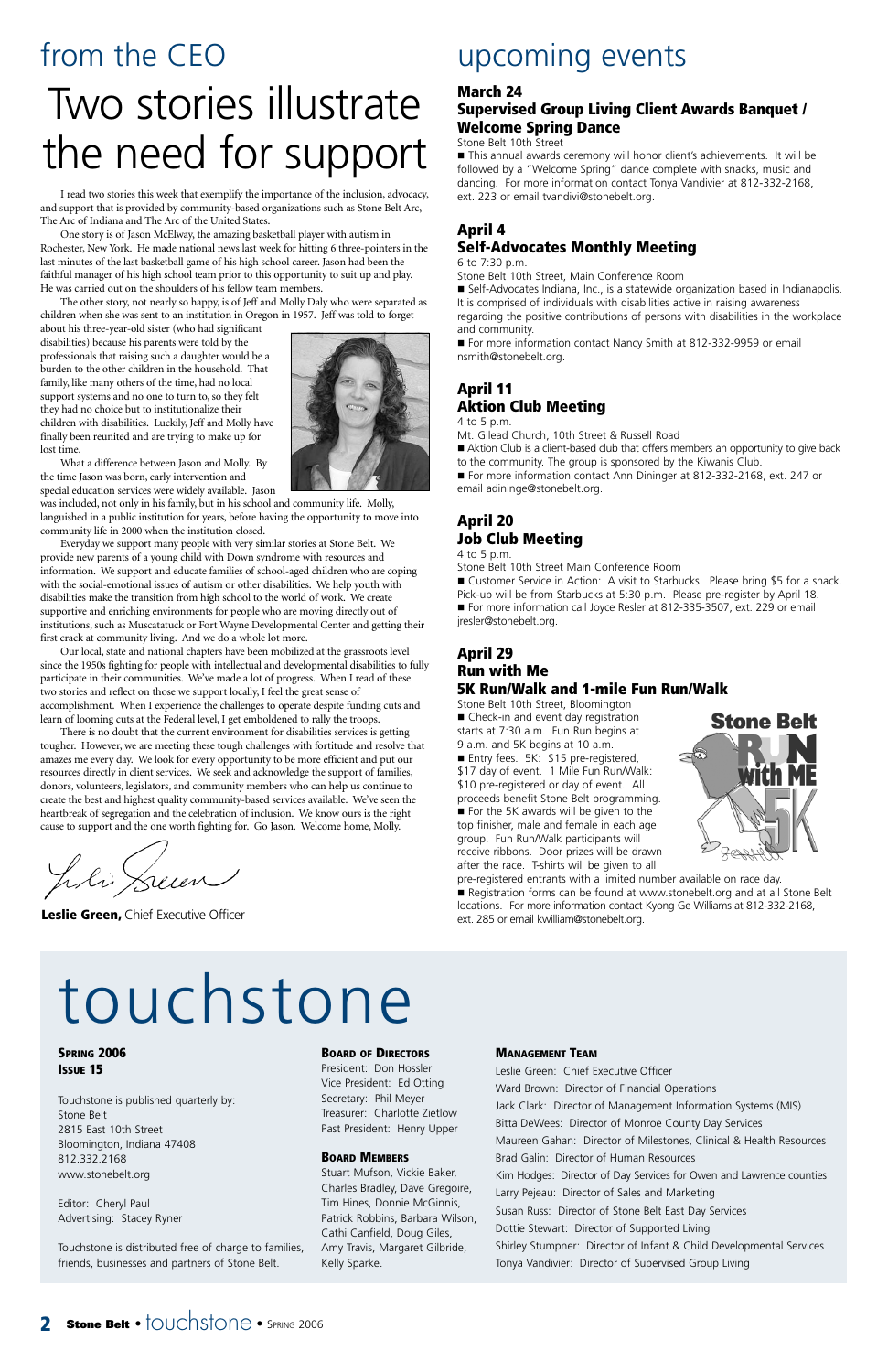## of note

#### **LEADERSHIP DEVELOPMENT SEMINARS BEGIN**

Stone Belt held its first Leadership Development Seminar entitled, "What Leaders Do," on Saturday, December 10. Mary Held of the Indiana Institute on Disability and Community (IIDC) presented.

"The session really challenged you in what your leadership skills are," said Kristi McCann, Manager of Professional Development at Stone Belt. "Mary was an exceptional speaker and the session was very interactive."

McCann said about 20 staff members attended. Organizers were pleased with the staff turnout which ranged from substitutes to department directors. The session was the first in a series of Leadership Development Seminars planned by Stone Belt's Human Resources department.

The next session will be March 25 and John Dickerson, Executive Director of the Arc of Indiana, will explain what the organization does, how it is structured and describe Stone Belt's role as an Arc member. Participants will also learn about the importance of networking from board member and Regional Director of Employment Plus, Cathi Canfield. This session is sponsored by board president Don Hossler and his wife Carol Anne.

Stone Belt's goal is to have a different session each season. Employees can choose whether or not to attend, attendance is not mandatory. "It's a way to grow leaders," said CEO Leslie Green.

Employees who missed the seminar and would like to see what information was covered can log on to the Intranet to have access to PowerPoint slides from the presentation. The slides will give readers some key points from the presentation.

For more information about the seminars contact Kristi McCann at 332-2168, ext. 240 or email kmccann@stonebelt.org.

### **CLIENTS DELIVER VALENTINES TO INDIANA STATE HOUSE**

Stone Belt CEO Leslie Green and Director of Monroe County Day Services Bitta Dewees accompanied three Stone Belt clients to the Indiana State House on February 14.

The visit was part of an event organized by the Arc of Indiana to thank legislators, FSSA Secretary Mitch Roob and Governor Mitch Daniels for supporting persons with developmental disabilities.

Over 85 people attended the event. Stone Belt clients Kelly Tate, Phyllis Gibbs and Joy McCune hand-delivered thank you Valentines to State Representatives Matt Pierce, Vern Tichner, Peggy Welch and Vi Simpson. They also left cards for other area leglislators.

Governor Daniels met with about 75 clients and advocates and personally received their thank you Valentines. Stone Belt also presented the governor with a 4' x 4' hand-made state seal (see below). Upon receiving this work of art he said, "This is a real winner."

Stone Belt client Kelly Tate exchanged a "high five" with the governor and Phyllis Gibbs managed to give him a bear hug before leaving.

Kim Dodson, Associate Executive Director of the Arc of Indiana said, "The positive response to the personal, hand-made cards have been overwhelming. Legislators especially mentioned their appreciation of constituents traveling to the State House



for a positive message rather than when they are upset or asking for something."



#### **NEW EMPLOYEE RECOGNITION PROGRAMS LAUNCHED**

Stone Belt celebrates employee achievements in multiple ways including day to day recognition of good work, planned departmental activities and outstanding employee awards given at annual meetings in the fall.

To provide additional opportunities for recognition and support of employees, Stone Belt has developed a new program, Awards for Excellence, which will be inaugurated in the spring of 2006. It will be a monetary award given to a select number of exceptional staff.

In addition, Stone Belt is working to establish a scholarship awards program for employees who are pursuing higher education or life-long learning goals in an area relevant to the mission of Stone Belt. These awards will be given beginning in the fall semester of 2006.

Both of these programs are funded through Stone Belt's development activities. Board member Ed Otting and his wife Mary Lou have issued a Challenge Grant to raise funds for the programs over the next two years. In addition, due to the generosity of Betty Underwood, grandmother of client Betsy Higgins, the match money is in hand to move forward with this year's Awards for Excellence.

The Awards for Excellence will be given annually in the Spring. Up to five recipients will receive a \$1,000 award for meritorious service. Senior management will not be eligible.

Staff, clients and board members may submit nominations, then the CEO, Human Resources Director and Board President and Vice President will determine the award winners. A recognition event will be held for recipients.

All recipients will also be assigned as a "reverse" mentor to a member of the senior management team. They will help provide insight to executives on the employee's perspective of Stone Belt. This mentor relationship will last for one year. The scholarship program will award up to \$500 per applicant. The number of scholarships given will be contingent on the funds raised for the program. Criteria for participation and eligible expenses will be developed as will an application process. If more applications are received than awards are available, Human Resources staff will constitute a review committee of impartial staff to evaluate which applicants should be awarded the scholarships.

#### **CLIENT RECEIVES DONATION OF STAMP COLLECTION**

Stone Belt client Bobby Pate has many interests including sports, horses and history. He is involved in a variety of community activities which reflect these many past times.

When Bloomington resident Mike Natalie called Stone Belt and said he'd like to donate his collection of American postage stamps to one of our clients, Bobby seemed like a perfect pick to receive this generous gift. A collection of stamps would allow him to learn more about a dizzying array of topics.

The stamp collection included 600 block plates, all in glassine envelopes, a magnifying glass and a copy of the most current stamp catalog. Natalie's only requirement was that his stamps would be given to a person who might not be able to afford this collection, but one that would treat them as a valuable possession and learning tool.

Bobby seemed to fit those requirements perfectly. He was interested in the stamps and would treat the collection with curiosity and respect. This was obvious when he received the stamps. He excitedly opened the boxes and started leafing through the envelopes. He quickly found a stamp that would become his favorite.

"I love the horse stamp," he said. "It reminds me of when I ride horses at PALS."

Bobby's Supported Living Program Caseworker, Tammy Reuter, has helped him set up the collection in his apartment. "Bobby loves the collection and looks through it often. There are so many stamps, it will take him a while to see them all."

Reuter said Pate has already learned a lot. "When we look a stamp, I tell him about the history behind it."

Pate has plans to get involved in the local Bloomington stamp collecting club. He is eager to share his collection with others in the community.

#### **CARF SURVEYORS TO VISIT STONE BELT**

A survey team from CARF, formerly the Commission on Accreditation of Rehabilitation Facilities, will be visiting Stone Belt from April 24 to April 26.

The CARF surveyors will evaluate how well Stone Belt's services meet international standards for quality. The survey team will be looking at many things about Stone Belt and its services. They will give advice on what the organization is doing well and what might be improved. As a result of the survey, Stone Belt services may earn or continue be be accredited by CARF.

As part of the survey, CARF surveyors will interview people who use Stone Belt's services, their families, staff and others.

"These past three years we've made many improvements based on CARF's suggestions," said Michele Shepherd, Stone Belt Organizational

Effectiveness Coordinator. "We look forward to showing off our recent accomplishments."

CARF is an independent, not-for-profit accrediting body, promoting quality, value and optimal outcomes of services through a consultative accreditation process that centers on enhancing the lives of the persons served. Since 1966, CARF has established consumer-focused standards to help organizations measure and improve the quality of their programs and services.

In 2003 Stone Belt received an accreditation for a period of three years for its Community Living Serivces, Employment and Personal Resources and Manufacturing Services programs. This accreditation, which represents the highest level of accreditation, is awarded to organizations that show substantial fulfillment of the standards established by CARF.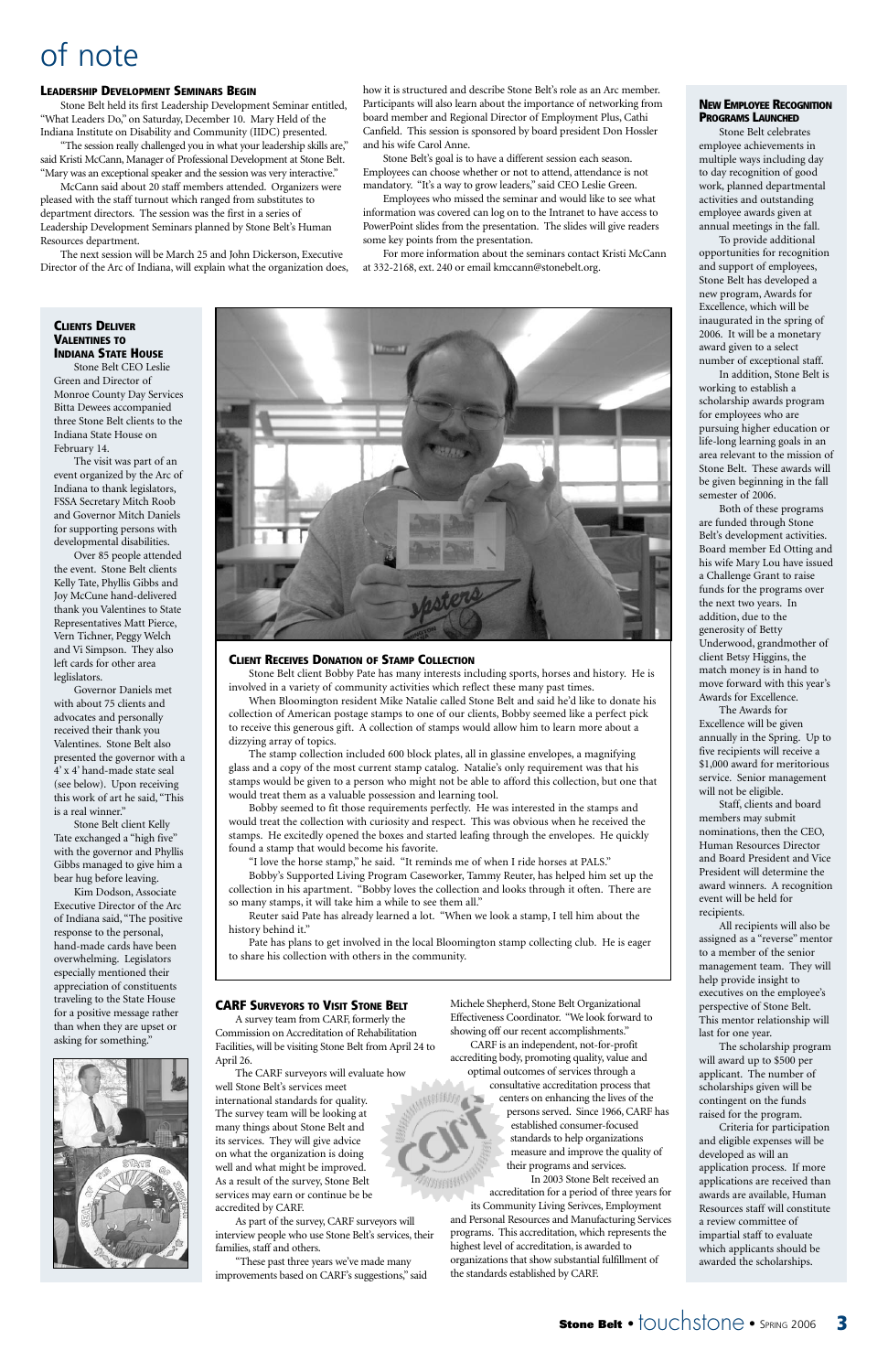## New circle driveway makes 10th Street buil construction project

Stone Belt 10th Street has finished a long construction phase with the completion of the Safety Project.

The project features a new circle driveway at the North side of the building and includes new facades for the side cafeteria and warehouse walls. Construction started in July and the project finished in January.

The project became known as the Safety Project because it will make client drop-off and pick-up more secure. Traffic was often dangerous in and out of that area at the beginning and end of the day. This project is two-fold to solve these safety concerns. It creates a one way traffic flow which will allow for a safer and larger drop-off point than before. It also features a larger covered area for clients' protection in times of rain and snow.

The \$300,000 project was partially funded by a \$120,000 City of Bloomington HAND (Housing and Neighborhood Development) grant. The remainder of the funds came out of Stone Belt's capital budget.

"We have had such great feedback on the new entrance by clients and staff. It is definitely more safe for all," said Brad Galin, Stone Belt Director of Human Resources who oversaw the project.

## donor spotlight

Stone Belt donor Betty Underwood feels strongly that education is the key to helping communities understand more about persons living with developmental disabilities.

"We really need to get the word out that persons with developmental disabilities are valuable members of our society," she said. "It is important that we change the concept that many people have."

Underwood is a strong supporter of Stone Belt both personally and financially. She has generously contributed ideas and funding to the organization for over 10 years. Some donations have been general while others have gone towards specific projects including new landscaping for Southern House group home. It is with the help of people like Underwood that Stone Belt is able to grow and offer more opportunities to its clients.

> "I wish I could just pile money into Stone Belt and say 'spend it!' " she said.

Underwood became involved in Stone Belt in 1994 when her granddaughter Betsy Higgins moved from Kokomo to Bloomington to live with her father David Higgins. Upon her arrival, Betsy immediately got involved with Stone Belt Day Services programming. She utilized Employment Services to find work in the community at TIS College Bookstore (a job she still holds today) and Manufacturing Services to work at Stone Belt while not at TIS.

At first Betsy lived with her dad in town, but after a few years of this arrangement she decided she wanted to become more independent. Betsy thought she could achieve this by moving into a Stone Belt group home. This news was met with hesitation by Underwood.

"I resisted a bit at first when I heard she was thinking about a group home. I asked her why she wanted to move when she was comfortable with her father in a house where she had her own bedroom, bathroom and study," said Underwood. "She just kept saying she wanted to become more independent."



*In the before picture of the area the ol garages were replaced with new wind* 

### **Stone Belt** • touchstone • SPRING 2006

It was at this time that Underwood's involvement with Stone Belt really began. "I came down and visited the group homes to see what they were all about. I was so impressed with what I saw."

She discovered that Stone Belt's group homes were more like living with family. Betsy would still have her own bedroom and a group of other clients with whom she could forge relationships. Underwood became a convert to group homes and Betsy moved into Southern House in 2003.

This is a decision that Underwood doesn't regret, "I'm so grateful for the atmosphere that exists at Southern House. The residents are free to express themselves and to grow. I feel confident that Betsy is getting the best training."

Since Betsy's move to residential living, Underwood has naturally taken more of an interest in learning about Stone Belt. She is pleased with the amount of growth, but is concerned about how recent cutbacks in government funding will hurt the organization.

One program she is particularly interested in seeing grow is Stone Belt's new Career Advancement Services (CAS). The program is still in its early stages, but Underwood has expressed an interest in seeing computers and software made available for program participants.

Underwood's idea to educate the community about the lives of those with developmental disabilities isn't a new one. Her granddaughter Betsy Higgins has recently become active traveling around the State giving speeches on what it is like to be a person with developmental disabilities. She talks about her rich life and challenges people to take a harder look about their ideas about persons living with developmental disabilities.

"When Betsy speaks, it gives people a whole different perspective," said Underwood. "I would love to see Stone Belt start something like this where clients can travel to schools, service groups and other places to educate the community, answer questions and make a connection."

Underwood encourages others to get involved, contribute and to form a connection with Stone Belt in any way they can. "Stone Belt enables so many people to reach their potential where otherwise they wouldn't be able to. It is people helping people. Stone Belt is right there on the cutting edge," she said.

*If you would like to learn more about giving to Stone Belt* >*contact CEO Leslie Green at 812-332-2168, ext. 249 or email lgreen@stonebelt.org.*

## Education is key to change, says donor



*Betty Underwood with her granddaughter Betsy Higgins. Underwood believes that educating others about the lives of persons with developmental disabilities is one way to change the concept that many people have.*

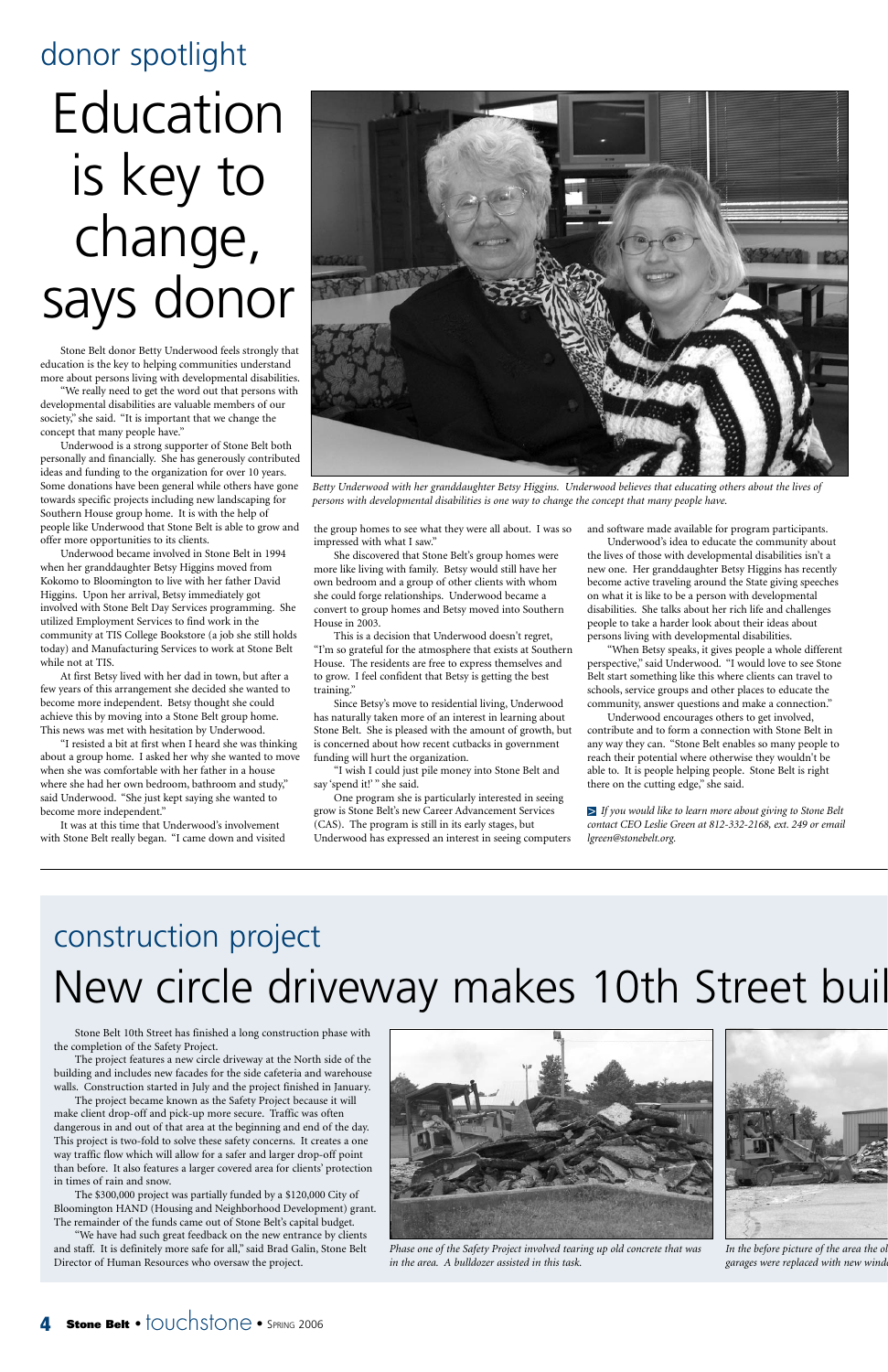

## lding safer during drop-offs and pick-ups



## staff spotlight

Eight years ago Susan Russ sat in a meeting where she volunteered to provide needed services to a handful of clients in Columbus. Little did she know at the time, that this would grow into a full-time job.

"I am so happy about this new position," she said. "I love these areas. I've already bonded with so many people including the staff, clients, their families and many community members. It's great to be able to focus on those programs full-time."

Russ was recently named Director of Stone Belt East Day Services. She moved into this position due to the large amount of growth in the Bartholomew, Jackson and Jennings county areas. Russ will oversee Stone Belt's two day services programs, one located in Columbus and the other in Seymour.

Russ is a 12-year veteran of Stone Belt. She has held several positions within the organization including, Employment Consultant, Team Leader, Marketing and Training

Coordinator and her most recent position, Assistant Director of EPR. Before coming to Stone Belt Russ held positions at IU and the City of Bloomington to name a few.

"I've had a lot of jobs in my lifetime," she said. "When I came to work at Stone Belt I felt everything I had done up to that point was leading me here; like it was home."

This homey sort of feeling is one of the things that Russ loves the most about working at Stone Belt even today. She said Stone Belt is one of those places where you can't be unhappy for too long when you walk in the door. "Everyone is always glad to see you," she said.

 $\ge$  If you would like to learn more about Stone Belt East Day Services call Susan Russ at *812-376-7149, ext. 25 or email sruss@stonebelt.org.*

For now Russ is settling into life at her main Columbus office. She lives in Bloomington and makes the 45-minute commute daily. She doesn't mind the drive because she's being doing it on and off for over eight years. She has a new office in Columbus, but drives to Seymour a few times a week.

She has spent the early days of her transition getting to know everyone at Stone Belt East. "I've been going to conferences for clients. I want to learn everything about them and have them get to know me," she said.

Russ has jumped right into her new position, having already implemented a creative solution to solving an East work shift dilemma. She has created a new shift in which staff will work from 12 p.m. to 4 p.m. in the day program and from 4 p.m. to 8 p.m. in a supported living setting.

"I'm so excited about this. We've just started this new shift and I hope it will be a bridge builder among the two departments. It will allow staff to know more about different jobs at Stone Belt instead of just their particular program," said Russ.

Other long-term goals that Russ has for Stone Belt East day services include: developing in the area of transition services with Columbus High School, increasing participants in the Day Services and the Employment Programs and to continue making community connections.

"I definitely see Stone Belt East day services growing. I know that there are clients out there that need our services more and more, especially in the wake of the recent funding cuts. We offer cost effective, high-quality services," said Russ.

## Susan Russ sets her sights on Stone Belt East

## ICDS spotlight Setting goals: A recipe for success

**By Lyrna Siklóssy Schoon**

**Stone Belt Family Support Specialist**

Kristin Hash (21), mother of Alazaya Nicole Hash (16 months), has been part of the Healthy Families program for the past two years. Hash's Family Support Specialist (FSS), Lyrna Siklóssy Schoon, said she has been a model participant of the program. "Kristin wants to be the best mom that she can be. She works very hard to accomplish this goal."

Healthy Families Indiana, a voluntary home visiting program for new parents, is a strategy for strengthening families and promoting healthy child outcomes. Many services are provided including child development, access to health care and parent education.

When Hash isn't taking care of her daughter, she spends time working or hanging out with friends and family. She has been employed by Taco Bell for over four years and is a dedicated employee, accepting shifts all hours of the day. While she is at work,

Alazaya's great-grandparents provide childcare for "Alli." Hash said she feels lucky to have the support of family in raising her daughter.

Hash and her FSS develop Individualized Family Support Plans every six months. Hash has set a variety of goals from spending time daily to play with and to read to her child, to setting up checking and savings accounts for both herself and her daughter. "Setting goals every few months has helped me reach what I want to do. We set up steps that make the process easier," said Hash. Recently, she set language development goals for Alazaya. They use a lot of sign language, because Hash wants her daughter to be able to express herself with greater ease.



When asked about her proudest moment as a mom, Hash said that she enjoys

helping her daughter reach developmental milestones. She said Healthy Families has provided her with "access to a lot of interesting information about children and their development." She went on to say that she would not hesitate to recommend the program to friends who have children. Going to the monthly parent group meetings hosted by Stone Belt's Infant and Child Developmental Services has been a popular activity for both mom and toddler. "I try not to miss the parent group meetings because I like them best," said Hash. "It gives me a chance to meet other parents and also allows the children to play together."

With the support of her FSS, Hash has attended play groups at the various Family Resource Centers in the community and at the Monroe County Public Library. She continues the work with the assistance of her family and her boyfriend, Tim Mobley. Hash also brings Alazaya to the library and grocery store at least once a week in order to provide a variety of experiences in different environments.

"Working with Kristin, Alazaya and their extended family has been a pleasure," said Schoon. "Kristin, with the support of her family, works hard to provide a safe and healthy foundation for Alazaya's growth. It is always a great feeling to leave a family's home and know that they will continue the work until the next visit. If Kristin sets her mind on a goal, I know she will be successful."

*For more information about Stone Belt's Infant and Child Developmental Services* >*(ICDS) department and the Healthy Families program please contact Director Shirley Stumpner at 812-323-4631, ext. 240 or email sstumpne@stonebelt.org.*



*ld warehouse wall is visible. The ows and a concrete facade.*



*The completed circle driveway entrance. The awning is in place to protect clients in times of inclement weather.*



*The circle driveway entrance is pictured during the busy 4 p.m. pick-up. Vans are assigned an arrival time to help organize traffic flow.*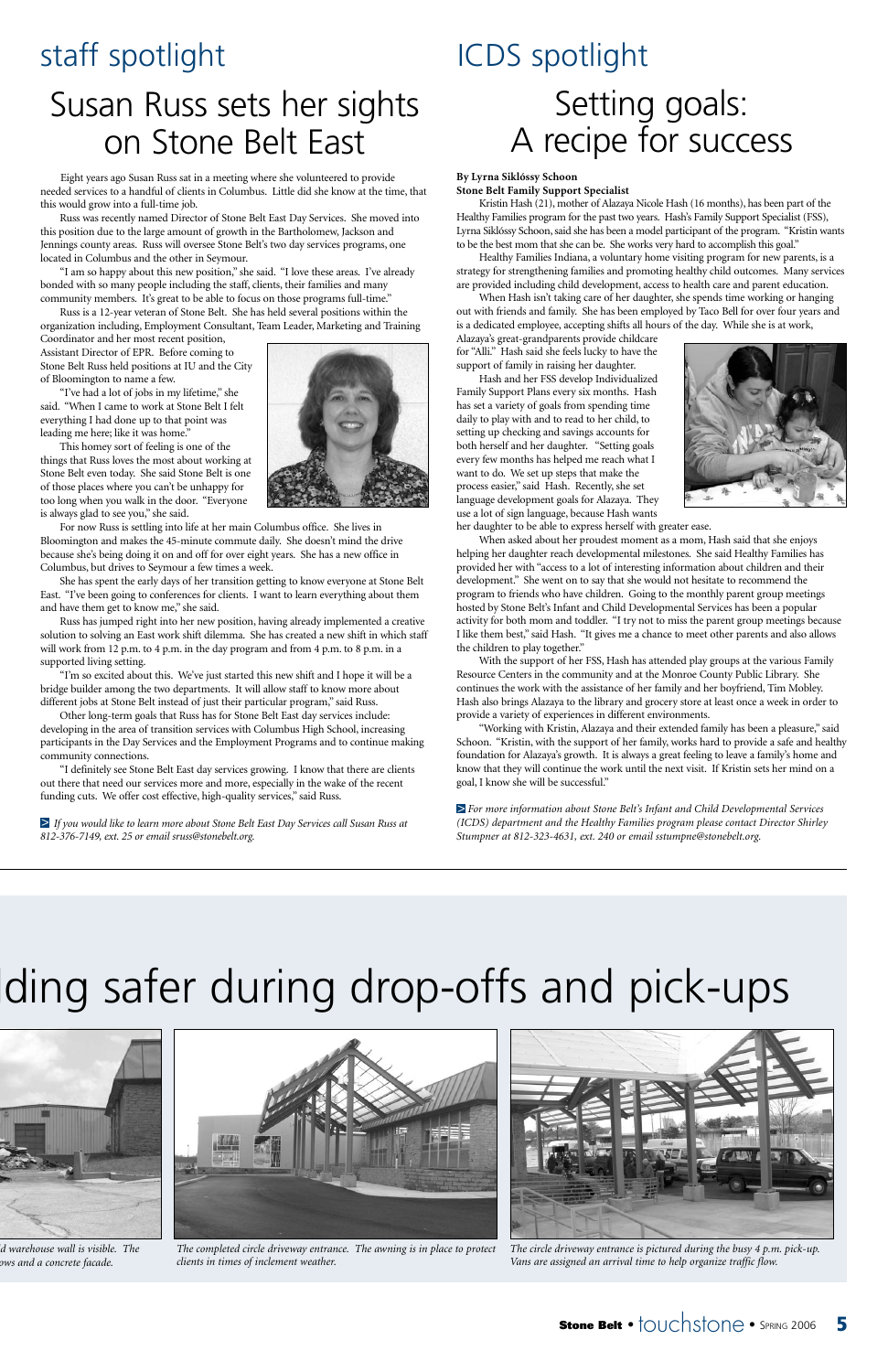**By Don Oldenburg Washington Post Staff Writer © The Washington Post Reprinted with Permission**

In the first half-hour of the new Farrelly brothers comedy, "The Ringer," words like "retard" and "feeb" are freely tossed about as a man persuades his nephew Steve to pretend to be mentally disabled so as to easily win the gold in the Special Olympics.

Audiences will laugh, perhaps nervously, guiltily. And that discomfort you feel laughing at it? The fidgeting, the guilt? All part of the plan.

And here is where you would normally place your bets on how quickly the people who run the Special Olympics would unleash a mighty indignation on behalf of those now called the intellectually disabled and immediately begin issuing press releases demanding an apology.

But you'd lose that bet.

The Special Olympics gives "The Ringer" five thumbs up! The group's official endorsement came out weeks ago. (The National Association for Down Syndrome has also given its assent.) Almost from the start, Special Olympics International made an unlikely deal with the Farrellys to assist this most unusual and ambitious comedy — under certain conditions. It was two years of negotiations between the Special Olympics and the filmmakers before a single frame was shot.

"The risk of failing was enormous, but the upside of succeeding was even bigger," says Special Olympics Chairman Timothy Shriver.

Shriver is the son of Sargent and Eunice Kennedy Shriver — part of the Kennedy clan. His mother, Eunice, inspired by her intellectually disabled sister, Rosemary, founded the Special Olympics in 1968.

> In the fall of 2000, when Peter Farrelly first telephoned him, Shriver hadn't seen any of the brothers' movies. He had somehow missed the hair-gel gag in "There's Something About Mary" and the diarrhea scene in "Dumb and Dumber."

Shriver is counting on the movie to accelerate public acceptance and understanding of people with intellectual disabilities. But a lowbrow pratfall could set back the Special Olympics' great strides.

"This is a movement that people have come to trust over many, many years as being a safe place for the best of human values, a safe place for the best of human spirit ...without humiliation, without denigration of children or adults, a place where you could come no matter who you were or what you do or how well you do it and feel accepted and welcome," he says. "So if you run around and decide to have a little fun on the set with the Farrelly brothers and throw that down the tubes, you made a big mistake."

He doesn't think he's made a mistake. The Farrellys' intent all along, Shriver says, was to make a comedy that alters the perception of intellectual disabilities. "The risk was that you would start out with the ridicule moments, with the mockery, and have it not succeed in transforming into respect and humanization," he says. "And it would just stay at the level of trite humor."

So why risk at all? "Sixty percent of Americans say they don't want a child with special needs at their child's school," Shriver replies, doling out statistics: Worldwide, an "infinitesimal percentage" of people with

intellectual disabilities get an education, a large percentage are institutionalized, a larger percentage are unemployed. "Most don't have friends, live lonely, depressed and isolated lives," he says.

#### **The Pitch**

But Shriver knew the brothers regularly ote disabled characters into their films and often used intellectually disabled actors.

"Peter approached us and said, 'I want to figure out how to take this thing on head-on and I think I've got a great script for doing it," recalls Shriver, who also knew the Farrellys had been participating for years in Best Buddies, a non-profit program his younger brother, Anthony Shriver, founded in 1987 to partner volunteers with intellectually disabled people. It's where the brothers befriended Scott Gasbarro, who became a regular companion and appeared in small roles in their films.

"What always bothered me is that any time there's been a movie with intellectual disabilities, it was sad," Peter said."All the time I hung out with my guy, Scott, I don't remember ever being sad. I remember laughing, him joking and me joking. I felt like nobody ever captured the fun side of being

with somebody with intellectual disabilities."

He loved the concept screenwriter Ricky Blitt pitched at the Farrellys' production company. But 20th Century Fox, and later Fox Searchlight, required that before they invested \$15 million in the movie, the Farrellys had to get the endorsement of the Special Olympics.

After a breakfast meeting with Peter Farrelly, Shriver began scribbling notes on the script. He rented all of the brothers' movies and quickly learned what he was up against. The Farrellys made comedies that were juvenile, inappropriate, contained four-letter words and bad behavior. And

they were funny.

But the bottom line was they didn't ridicule or mock the people society so often dehumanizes. They took characters who get their butts kicked by reality day after day, and include them — which is what most people don't do.

Shriver was particularly taken with the Farrellys' 2001 film "Shallow Hal," despite its potential for poking fun at obesity."The whole question of all of a sudden feeling like you are connecting with someone on the inside," he says."When I saw that, I was sold."

Shriver hopes audiences embrace an intellectually disabled actor like Eddie Barbanell, a Florida Special Olympian who's in the movie. "We ought to be good enough for you to look at Eddie and say, 'He's cool. . . . It would be fun to hang out with those guys!' So that's what we set out to do," Shriver says.

But the Special Olympics board of directors still had to be convinced. In March 2001, Peter Farrelly and producer Bradley Thomas traveled to Anchorage, location of the Special Olympics World Winter Games, where more than 1,800 athletes from 70 nations competed. They met with the board. Farrelly recalls seeing fear in the eyes of half the board, support from the other half."

"To them, I'm just some guy from Hollywood, and that's not who you want to put your trust in," he says.

#### **Script Negotiations**

It would be another two years of talking before the cameras rolled.

Tim Shriver and others pored over the script versions, red-lining bad language, raising sensitivity issues, balking at technicalities. He recruited Special Olympics athletes and their families to weigh in. "There were language issues," he said. Like immediate objections to the early "retard" references. "They wanted them cut," says Peter Farrelly, who defended the putdowns as the whole point.

"By the end of the movie, they've become people, not retards," he says. "That's when Steve's uncle calls them 'tards and Steve says, 'Don't ever say that word to me again. They're my friends!' We did say we wouldn't use that word excessively."

Some pejorative stayed with Special Olympics blessings. "A whole lot of things can happen to people in the first half-hour," Shriver says. "Ya know — who is this uncle and is what he's saying funny or not? And if it is funny, should I be laughing? Or is this the kind of thing I can laugh about when I'm only with my friends and we make retard jokes, but I shouldn't be laughing about it in a theater full of people? And what's that about?

"So there's some degree of conflict. But that's all out there, so why should we go around pretending it isn't?"

Even after the script was complete, the Special Olympics board was still nervous that the Farrellys might add something objectionable during shooting, when scenes can change and actors may ad-lib. Shriver asked for 100 percent sign-off. "They were afraid," Peter says.

"So we gave them a Special Olympic on on the set every day all the time. We were going to be winging it and adding stuff, but anything that we put in that was not in the script, they had the option of cutting. Nothing got cut."

#### **The Litmus Test**

So far, post-production appraisals have been a lovefest. Barry Blaustein, who directed the movie and auditioned 600 intellectually disabled people for parts in the film, says, "It's empowering to anyone who has ever felt different."

Johnny Knoxville, who was cast not only for his acting abilities but for the audience he'd bring to the movie — a younger MTV crowd — says making the film changed his own perceptions: "I'd never hung out with any intellectually challenged people before. The experience made me look at them 100 percent differently."

### **6 Stone Belt** •  $\overline{1}$ OUC**hStone** • SPRING 2006

### movie review

# "The Ringer" turns 'laughing at' into 'laughing with'



*Stone Belt clients Bobby Pate and Cheryl Downs attended a screening of "The Ringer" with several other Stone Belt clients and staff members. Pate said he didn't think the movie poked fun at people with disabilities. "Just the opposite," he said. "I think it made fun of the rest of the people in the movie." Downs particularly enjoyed the character of Jimmy Washington, an arrogant, six-time Special Olympics winner who arrives at the competition in a limousine with a fawning entourage. "I've never seen anyone like that at Special Olympics," she said. "But it was funny."*

*"People with disabilities do have some struggles, but they also have a great deal of joy in their lives. This movie brings that to light." — Leslie Green, Stone Belt CEO*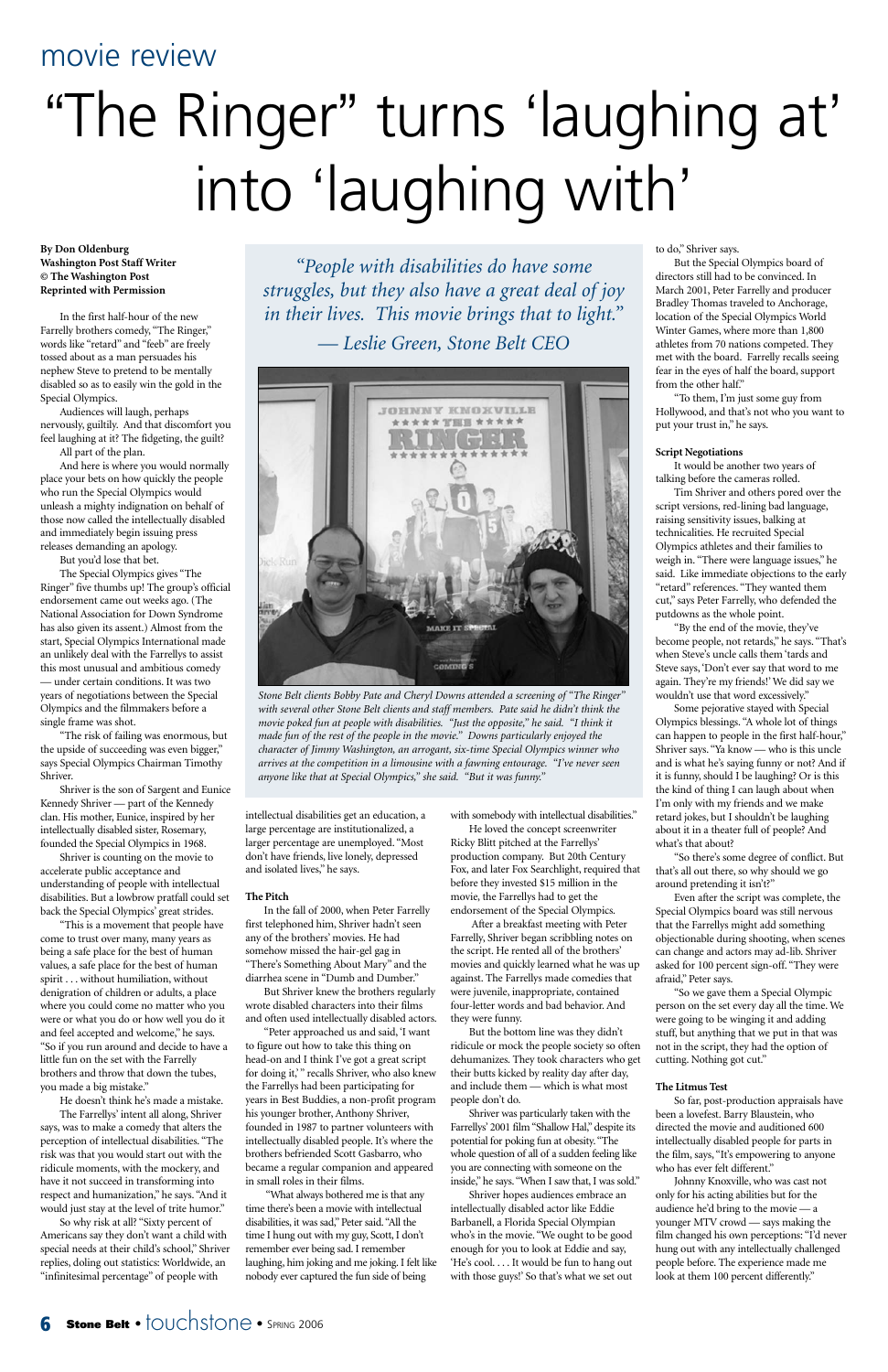

For those whose knowledge of Greek is limited to phrases like "the alpha male" and "delta ray," understanding the many Greek philanthropic organizations is confusing.

All community Greek organizations, to varying degrees, are involved with charitable activities. One of these local chapters of note is Kappa Kappa Sigma.

The sorority is composed of women ranging from young professionals to senior citizens. The group meets once a month and gathers in members' homes to discuss how to raise funds for those in need. Kappa Kappa Sigma is not affiliated with the Indiana University Greek system.

Kappa Kappa Sigma has been volunteering at Stone Belt since 1979. The parents of two Stone Belt clients, Michael Murphy and Bob Smith (who are still clients today) were members of the sorority and mentioned Stone Belt might be a good place to volunteer. Since then Kappa Kappa Sigma has hosted two annual events for Stone Belt clients including a summer picnic and holiday party. The group also gives a monetary donation to be used as Stone Belt's needs dictate. One year the funds were used to purchase a Hoyer lift to assist the restroom mobility needs of persons with physical disabilities.

"We are so grateful to the ladies of Kappa Kappa Sigma. They generously give their time to make life better for Stone Belt's clients," said Bitta DeWees, Director of Monroe County Day Services.

One of the reasons the summer picnic

and Christmas parties are successful is because of the contributions from sorority members as well as their husbands. For the picnic the husbands cook hundreds of hot dogs on a grill and at Christmas there is always someone available to play "Santa."

During this year's Christmas party all clients were given a bag of goodies which included home-made cookies. Sorority member Patty Gibbs said the group spent a week making dozens of cookies for the clients.

Marion Incollingo, Kappa Kappa Sigma member, said visiting Stone Belt is one of her favorite events. "I love to watch the clients. No matter what, they are always having so much fun. There is no group that seems more appreciative or makes us feel more welcome," she said.

Through the years Stone Belt has honored Kappa Kappa Sigma for its

contributions to the organization. In 2004 the sorority was named Volunteer of the Year at Stone Belt's annual meeting.

A group of 10 ladies founded Kappa Kappa Sigma in Indianapolis in 1919. The sorority grew and there are currently six active chapters in the state of Indiana.

Bloomington's Iota chapter of Kappa Kappa Sigma was established in 1927. Its goal is to "promote social welfare and create a higher standard among women." The 2006 membership roster lists 31 active status members who donate their time and talents to the continued success of the sorority.

Some of the money that is raised each year by the active chapters is used to support one of the National Projects. The projects rotate from year to year and include: muscular dystrophy, leukemia, mental health, breast cancer and heart disease. On a local level, the sorority supports Stone Belt, the Shalom Center, Girls and Boys Club, Big Brothers/Big Sisters, Area 10 Agency on Aging, Community Kitchen, Girls Inc., and Middleway House to name a few.

Over the years the sorority has changed with the times to find successful and interesting ways to raise money to support their on-going projects. The group's annual garage sale has been one of its major fundraisers for the past 30 years. Other events include a fashion show luncheon. Some ongoing activities include the sale of Abbott's caramels, candy bars, bagged pecans and gift cards for local grocery stores.

## volunteer spotlight Sorority deserves much gratitude

## volunteer spotlight Cook group brings holiday cheer

This holiday season a group of ladies at Cook, Inc., a Bloomington-based developer of health care devices, sponsored Stone Belt's Maxwell House group home to be the recipient of Christmas gifts.

"Angie's Group" consists of about 20 women who work at Cook. This year the group decided that instead of doing a gift exchange amongst themselves, they would spend their own money and buy presents for the children of Maxwell House.

Maxwell House is one of Stone Belt's two Group Homes for children. There are six children at Maxwell, one girl and five boys, that range in age from 13 to 19. Maxwell House was notified that they would be receiving these gifts in October. House staff were then asked to assist the children in writing out their Christmas lists. The lists were then forwarded on to the Cook employees. The employees split up the children's Christmas lists among the group and spent the days leading up to Christmas shopping. Then they came to Maxwell House to help distribute the gifts. Read on to find out more about the day.



• • • • • •

#### **By Beth Richardson Maxwell House Manager**

On behalf of the children and staff at Maxwell House I would like to share with you our special day.

Just a few days before Christmas a

very kind and generous group of smiling ladies from Cook, Inc. came to Maxwell House for a Christmas party. The door bell rang and as we opened the door, they appeared with their arms full of beautifully wrapped Christmas presents for all of the children.

The ladies arrived with warm smiles and excitement written across their faces. It was obvious that they had put forth a

lot of thought and energy as they prepared for the party and that they felt great about their efforts.

Presents were excitedly passed out to all the children by the ladies. They also spent one-on-one time with each individual child. To top it off, the women did not choose just one gift item from the child's Christmas list, they seemed to have gotten them everything

they asked for. Some gifts included new clothes, movies, a jumbo sized keyboard, posters for their rooms, Spider-Man items, cologne, Teddy Bears, flashlights, brushes and hair ties, lotion, bath items, markers, colored paper, cause/effect toys, action figures and brand new Cook t-shirts.

The children were thrilled beyond words. The warmth and compassion we saw coming from the ladies' interactions with the children touched us beyond words. The gratitude that my staff and I felt was immense. No words could describe how much we appreciated everything these ladies did for the

#### children.

Before they left the ladies gave the house one more surprise. Earlier in the day our clothes dryer stopped working. This was unexpected and since it was not in our planned budget for the year we had to cut something else from the budget in order to purchase a new dryer. One of the items we had to cut was arts and crafts supplies. As the ladies were leaving one of them came to me with a big bag of items for the house. I looked down in the bag and it was full of arts and crafts supplies. Somehow the ladies knew just what we needed.

The Cook, Inc., Maxwell House Christmas party was a special day for us all. All the children and staff at Maxwell thank Cook, Inc. very much for their generosity.

*Sheena Abbs, Maxwell House's only female resident, is given a Christmas gift by a Cook employee and member of "Angie's Group." Members of the group purchased gifts for Maxwell House residents and visited the house to pass out the gifts.*



*Kappa Kappa Sigma member Marion Incollingo passes out holiday goodies to Stone Belt client Brenda Ikerd. The Kappa Kappa Sigma sorority hosts two annual events at Stone Belt including a summer picnic and christmas party featuring an appearance by Santa Claus.*